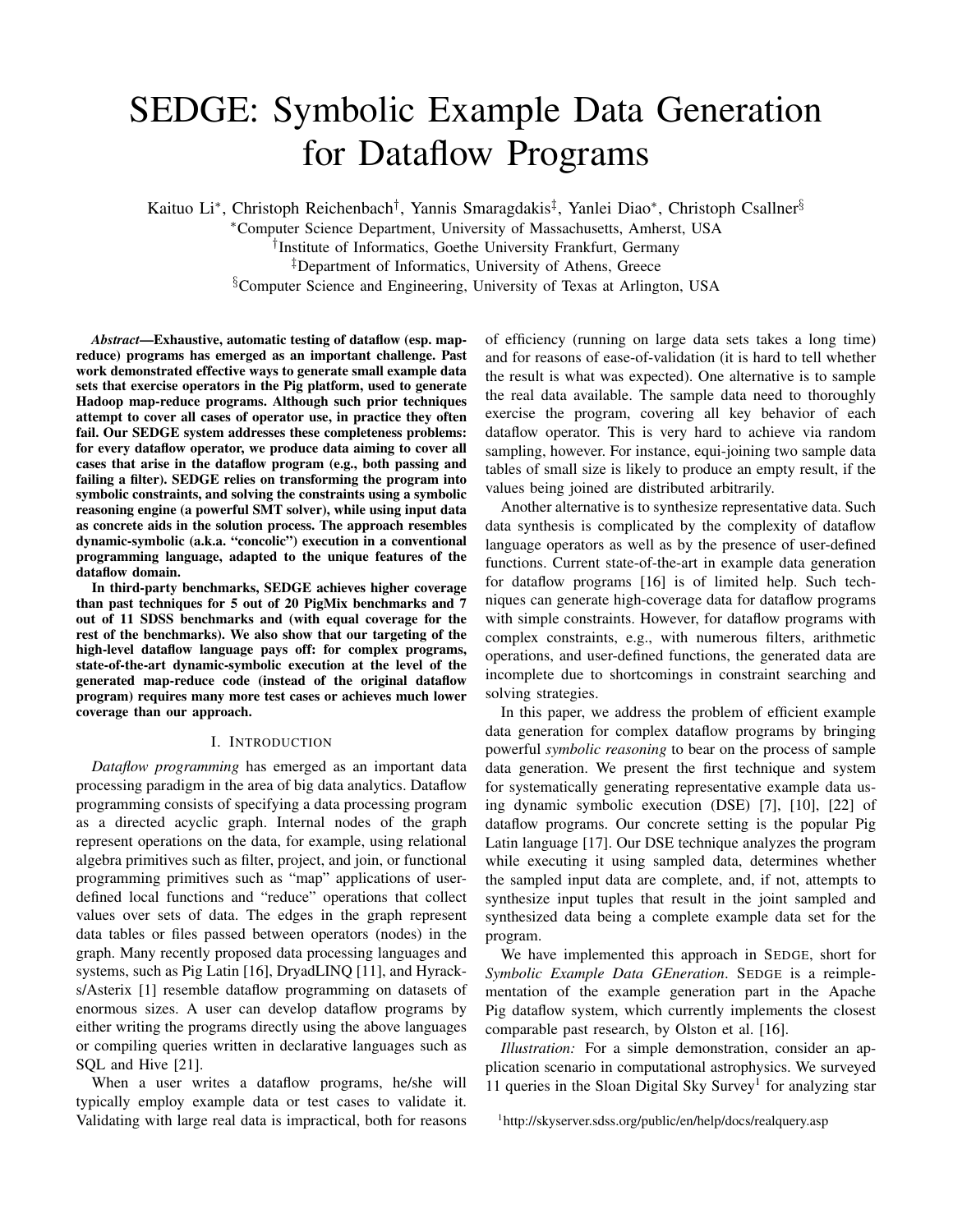and galaxy observations, and rewrote them using the Pig Latin language. The most complex query contains 34 filters and 2 joins. For ease of exposition, we show a simple example query in Listing 1 by combining features from two actual queries and will use it as a running example in the paper. (For more details on the real queries, see the evaluation section.)

```
1 A = LOAD 'fileA' using PigStorage() AS
2 (name:chararray, value:int);
3 B = LOAD 'fileB' using PigStorage() AS
   (u:double, class:int);
5 C = FILTER A BY value < 100 AND value >= 0;
6 D = FILTER B BY math.POW(u, 2.0) > 0.25;
7 E = JOIN C ON value, D ON class;
```
#### Listing 1. An example Pig Latin program

The program begins by loading tables A and B from files containing measurements. Both kinds of measurements need to be filtered. The first filter keeps only measurements in a certain value range and the second filters low  $u$  values. The tuples that survive the filtering get joined.

Imagine that we execute the program for a small number of sampled input tuples from fileA and fileB. If we want to achieve perfect coverage on random sampling of actual data alone, we are unlikely to be successful if the sample is small. The data from the two tables need to pass filters and (even more unlikely) have their value and class fields coincide. This is a case where targeted test data generation can help.

Past techniques for example data generation cannot handle this example well. Olston et al.'s technique [16] will synthesize data by considering operators one-by-one in reverse order in the Pig Latin program. It will attempt to create data to satisfy the JOIN first, without concern for the FILTER conditions that the same data have to satisfy. This will likely fail to satisfy even the first FILTER operator: the range 0-99 will have to be hit purely by chance. The problem for the Olston technique is that value is not a free variable once the JOIN constraint is satisfied: it is limited to the values that the system arbitrarily chose in order to have the JOIN operator produce output.

Even more importantly, the second FILTER operator is hard to process. It contains a user-defined function, math.POW. Although this function is simple, it will still befuddle an automatic test data generation system. Furthermore, an essential part of dataflow programming is the ability to use user-defined functions freely, however complex these functions may be. The large volume of work on automatic data generation in other settings (e.g., SQL databases [3]) does not address user-defined functions.

Our approach overcomes such problems by modeling the entire program in a powerful reasoning engine, handling complex conditions, and dealing with user-defined functions with the aid of concrete values observed over sample data. We process the program using a domain with (symbolic) variables, such as *value*, *class*, etc. A symbolic variable "*columnname*" represents the value of one column of an input table for a set of tuples. We start with a concrete execution of the program using small samples of real input data. During such concrete execution we observe, first, which program cases are covered, and, second, what are the values of user-defined functions for real data. E.g., a tuple (3.3, 32) of table B will register the value pair  $(u : 3.3, \text{math.POW}(u, 2.0) : 10.89)$  for the userdefined function. This value will later help when trying to solve symbolic constraints.

After the concrete execution, our approach uses symbolic reasoning in order to cover program cases that were not already covered by the concrete execution. The approach performs a symbolic execution of the program, gathering constraints along each path to the sources.

We use the Z3 SMT solver [8] (a powerful symbolic reasoning engine) to solve the constraints. Concrete values for user-defined functions are supplied to the solver. That is, the user-defined function is treated as a black-box and the solver is supplied extra constraints of the form  $u =$  $3.3 \Rightarrow \text{math}$  *POW* $(u, 2.0) = 10.89$ . These can aid the solver in producing satisfying assignments. Essentially, we try to make an educated guess: Whenever we do not know how to generate example data for a constraint that depends on a user defined function, we can always simplify this constraint by replacing the symbolic representation of the user-defined function with concrete values.

*Contributions:* In brief, the contributions of our work are as follows:

- We detail a translation of dataflow operators into symbolic constraints. These constraints are subsequently solved using a powerful SMT solver.
- We adapt the technique of dynamic-symbolic execution to the domain of dataflow languages. By doing so, we exploit the unique features of this domain, thus enabling high coverage. Specifically, we exploit the absence of side-effects in order to perform a multiple-path analysis: observations on the values of a user-defined function on different execution paths can help solve constraints involving the user-defined function.
- As a result of the above, we produce an example data generation technique that achieves higher coverage than past literature, managing to produce data that exercise all operators of a dataflow program. We show extensive measurements to confirm our approach's advantage. Our technique achieves full coverage in all benchmark programs with a boost in performance for most benchmarks.

# II. BACKGROUND AND CONTEXT

We next discuss some pertinent background on dataflow programming as well as on concepts and mechanisms introduced in closely related past work.

#### *A. Dataflow program*

A dataflow program is a directed bipartite graph, separating computations (i.e., operators) in one partition and computational intermediate results (i.e., data tables) in the other partition. In other words, it is a graph in which data tables *flow into* operators, and operators flow into data tables. A data table is a collection of tuples with possible duplicates. A tuple is typically a sequence of atomic values (integer, long,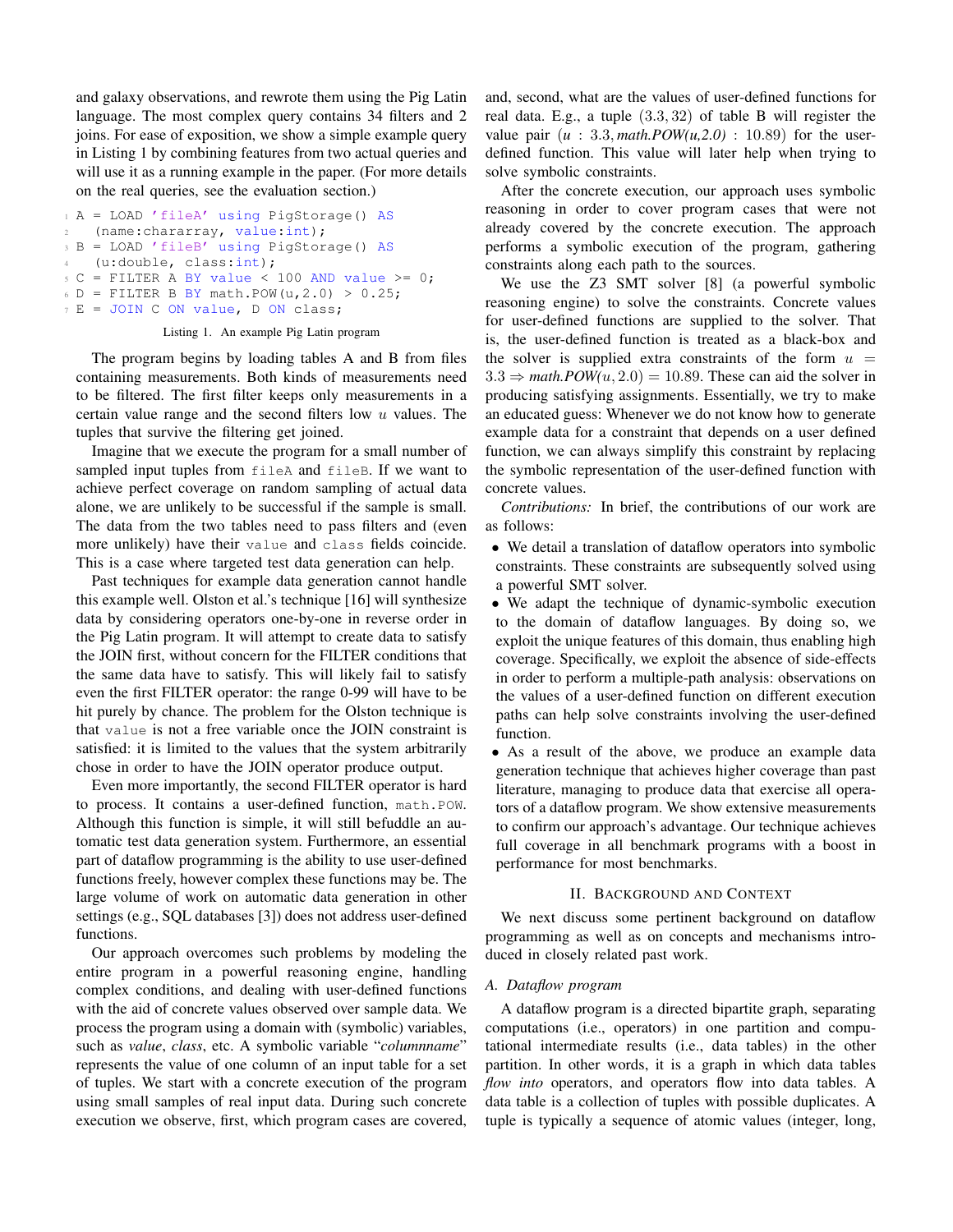float, chararray, etc.) or complex types (tuple, bag, map). An operator usually has some input tables and one output table. We say that a data table is an input table of an operator in a dataflow program if the data table flows into the operator. Similarly, we say that a data table is an output table of an operator in a dataflow program if the operator flows into the data table. If operator A's output table is one of operator B's input tables, A is said to be an *upstream neighbor* of B and B is said to be a *downstream neighbor* of A. An operator without any upstream neighbor is called a *leaf* operator, and an operator without any downstream neighbor is called a *root* operator—the root operator generates the final output.

## *B. Pig Latin*

Pig Latin is a well-known dataflow programming language and the language front-end of the Apache Pig infrastructure for analyzing large data sets. The Pig compiler translates Pig Latin programs into sequences of map-reduce programs for Hadoop. A Pig Latin program is a sequence of statements where each statement represents a data transformation. In a Pig Latin statement, an operator processes a set of input tables and produces an output table. Following are the core operators of Pig Latin [17].

- 1) LOAD: Read the contents of input data files.
- 2) FILTER: Discard data that do not satisfy a built-in logic predicate or a user-defined boolean function.
- 3) COGROUP: Divide one or more sets of input tuples into different groups according to some specification. Each resultant output tuple consists of a group identifier and a nested table containing a set of input tuples satisfying the specification.
- 4) GROUP: A special case of COGROUP when only one set of input tuples is involved.
- 5) TRANSFORM: Apply a transformation function to input tuples. Transformation functions include projection, builtin arithmetic functions (e.g., incrementing a numeric value), user-defined functions, and aggregation. An aggregation is implemented by first invoking COGROUP or GROUP, and then doing transformation group by group. For example, *Average* (·) is an aggregation that averages the values in each group of input tuples.
- 6) JOIN: Equijoin tuples from two input tables.
- 7) UNION: Vertically glue together the contents of two input tables into one output table.
- 8) FOREACH: Apply some processing to every tuple of the input data set. FOREACH is often followed by a GENERATE clause to pick a subset of all available fields.
- 9) DISTINCT: Remove duplicate tuples from the input data set.
- 10) SPLIT: Split out the input data set into two or more output data sets. A condition argument determines the partition that each tuple of the input data goes into.
- 11) STORE: Write the output data set to a file.

#### *C. Equivalence class model*

Our work tries to maximize branch coverage in Pig Latin programs. An interesting question is what constitutes full coverage of a Pig Latin operator. In some cases the answer is clear: the FILTER operator, for instance, is well-covered when its input contains tuples that satisfy the filter condition and tuples that fail the filter condition. In other cases, the definition of coverage is not as simple. For instance, do we consider a UNION operator sufficiently covered if all its output tuples come from a single input table (i.e., if one of its input tables is empty)? The choice is arbitrary but the more reasonable option seems to be to require that both inputs of a UNION operator be non-empty. Furthermore, whether an operator is covered may be more convenient to discern in some cases by observing its input and in others by observing its output. For instance, a JOIN is well-covered when the output is nonempty, while a UNION is well-covered when its inputs are both non-empty.

To specify the coverage of operators we inherit the definition of *equivalence classes* from Olston et al. [16]—the research work that has formed the basis of the example generation functionality in Apache Pig. Each Pig Latin operator yields a set of equivalence classes for *either its input or its output tuples*. Equivalence classes partition the actual set of tuples each tuple can belong to at most one equivalence class. To generate example data with 100% coverage, the input or output table of each operator (when the program is evaluated with the example data) must contain at least one tuple belonging to each of the operator's equivalence classes.

We summarize the equivalence class definitions for the operators of Pig Latin below. The definitions are from Olston et al.'s publication [16] and implementation in Apache Pig.<sup>2</sup>

- LOAD/STORE/FOREACH/TRANSFORM: Every input tuple is assigned to the same class  $E_1$ . (I.e., the operator is always covered, as long as its input is non-empty.)
- FILTER: Every input tuple that passes the filter is assigned to a class  $E_1$ ; all others are assigned to a class  $E_2$ . (The intention is to show at least one record that passes the filter, and one that does not pass.)
- GROUP/COGROUP: Every output tuple is assigned to the same class  $E_1$ . For every output tuple, the nested table for every group identifier should contain at least two tuples. (The purpose of  $E_1$  is to illustrate a case where multiple input records are combined into a single output record.)
- JOIN: Every output tuple is assigned to the same class  $E_1$ . (The intention is to illustrate a case of two input records being joined.)
- UNION: Every input tuple from one input table is assigned to  $E_1$ , tuples from the other input table are assigned to  $E_2$ . (The aim is to show at least one record from each input table being placed into the unioned output.)
- DISTINCT: Every input tuple is assigned to the same class  $E_1$ . For at least one input tuple to DISTINCT, there should be a duplicate, to show at least one duplicate record is removed.

2http://pig.apache.org/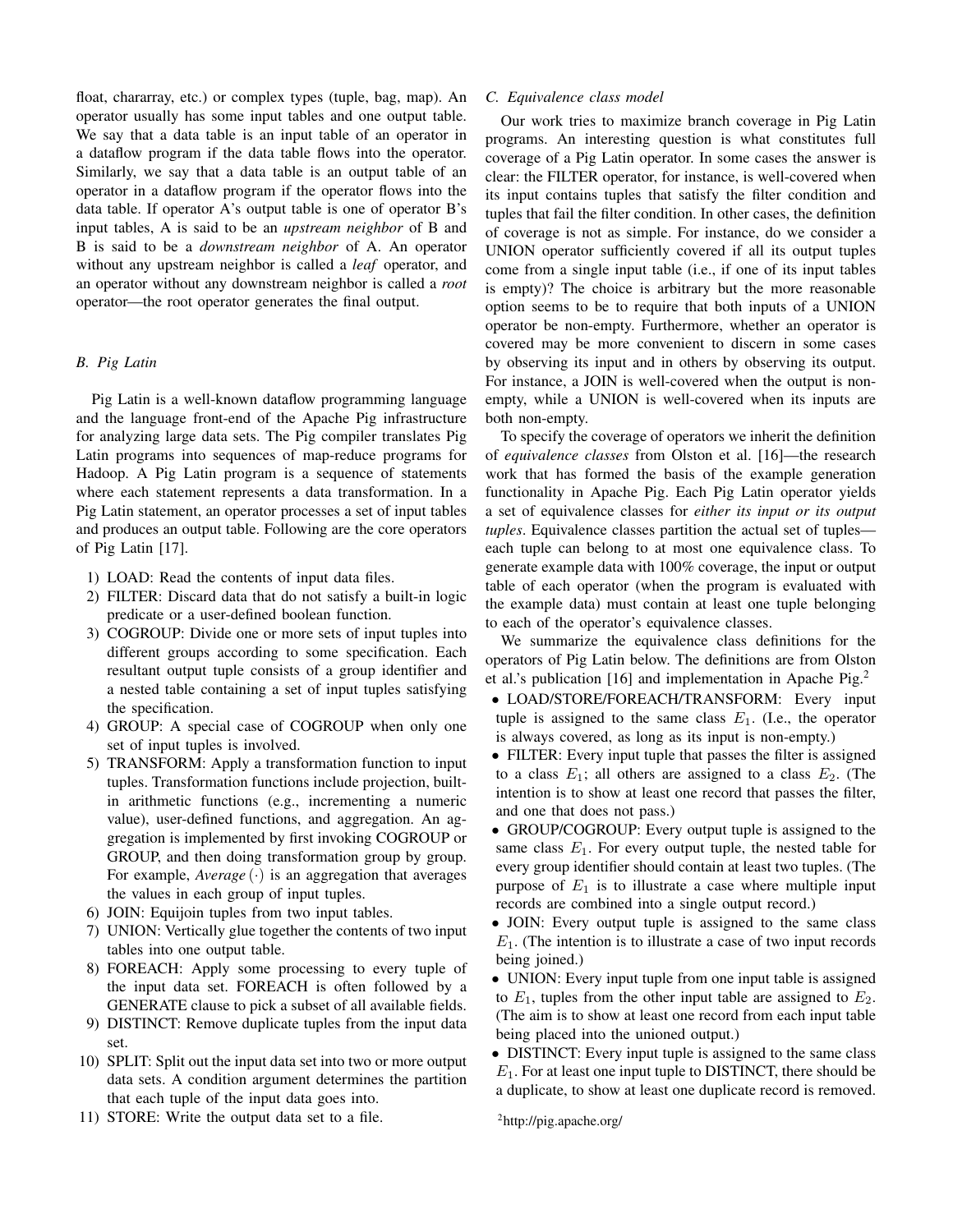• SPLIT: Every input tuple that passes condition  $i$  is assigned to class  $E_{i1}$ ; input tuples that do not pass i are assigned to a class  $E_{i2}$ . The number of equivalence classes of a SPLIT depends on how many conditions the SPLIT has. If a SPLIT has *n* conditions, it yields  $2n$  equivalence classes. (The aim is to show, for each split condition, at least one record that passes the condition, and one that does not pass.)

#### *D. Quantitative Objectives*

We use two metrics to describe the quality of example data and follow earlier terminology [16]:

- 1) Completeness: The average of per-operator completeness values. The completeness of an operator is the fraction of the equivalence classes of the operator for which at least one example tuple exists. An ideal algorithm should make example data exist for every equivalence class of every operator in a Pig Latin program.
- 2) Conciseness: The average of per-operator conciseness values. The conciseness of an operator is the ratio of the number of operator equivalence classes to the total number of different example tuples for the operator (with a ceiling of 1). An ideal algorithm should use as few example tuples as possible to illustrate the semantics of an operator.

The completeness metric is clearly a metric of coverage, as defined earlier. Specifically, it corresponds to *branch coverage* in the program analysis and software engineering literature. Branch coverage counts the percentage of controlflow branches that get tested.

#### III. SEDGE DESIGN

Our system, SEDGE, uses a three-step algorithm to generate example data in Pig Latin programs.

- (1) Downstream Propagation: execute programs using sampled real data, record values of user-defined functions see Section III-B;
- (2) Pruning Pass: eliminate redundant data so that each covered equivalence class only contains a single member;
- (3) Upstream Pass: generate constraints and synthesize data for equivalence classes that the sampled test data do not explore by performing DSE.

The last pass (upstream pass) it the key new element of our approach and is described next.

# *A. Constraint Generation*

The essence of our approach is to represent equivalence classes symbolically and to produce symbolic constraints that describe the data tuples that belong in each equivalence class. Solving the constraints (i.e., producing data that satisfy them) yields our test inputs. Our constraint generator steps through the dataflow graph to compute all equivalence classes for each Pig Latin operation, starting at root (i.e., final) operators. We assume that each root operator is of the form STORE W, without loss of generality (the analysis enters dummy nodes of this form when they are implicit). Similarly we assume that all variable names in our program are unique.

We represent the set of constraints (one for each equivalence class) of a statement  $V = \dots$  as  $C(V)$ . We consider two kinds of equivalence classes: *terminating* equivalence classes, which represent paths of tuples that end at a given operator (e.g., filtered out), and *binding* equivalence classes, which represent paths through which tuples continue downstream.

For illustration, consider our running example, reproduced here for ease of reference.

```
A = LOAD 'fileA' using PigStorage() AS
  (name:chararray, value:int);
B = LOAD 'fileB' using PigStorage() AS
  (u:double, class:int);
C = FILTER A BY value < 100 AND value >= 0;
D = FILTER B BY math. POW(u, 2.0) > 0.25;
E = JOIN C ON value, D ON class;
```
Here, our root node consumes variable E. Our analysis considers  $E$  as if it were flowing upstream from a STORE operation. We invent a symbolic name,  $P$ , for the (single) equivalence class induced by the STORE. Its constraint is satisfied by all tuples:

$$
\mathcal{C}(E) \subseteq \{P\}
$$
, where  $\forall t : P(t)$ 

Note the use of ⊆. A dataflow node could receive constraints from several operators (both its upstream and downstream neighbors) so our equivalence class inference is using subset reasoning: we know that  $\mathcal{C}(E)$  includes at least P, but it could include other equivalence classes as well. (In this example it does not.)

 $\mathcal{C}(E)$  is then propagated to the JOIN statement that constructs E. JOINs require tuples to agree on particular fields (value and class, here), so we enforce this property by encoding it in our constraints:

for all 
$$
P \in C(E) : \exists E_x
$$
.  
\n $C(C) \subseteq \{P'_{\text{value}}\}$   
\n $C(D) \subseteq \{P'_{\text{class}}\}$   
\nwhere  $P'_{\text{value}}(t) \equiv P(t) \land t.\text{value} = E_x$   
\nand  $P'_{\text{class}}(t) \equiv P(t) \land t.\text{class} = E_x$ 

(Note that "for all" refers to iteration that generates multiple constraints, where as the ∃ quantifier is part of the generated constraint.) In our example,  $\mathcal{C}(E)$  contains only one equivalence class, hence  $\mathcal{C}(C)$  and  $\mathcal{C}(D)$  also end up with one equivalence class each.

Continuing the propagation process, we pass the above constraints on to the FILTER operators of our example. For instance, consider the statement  $D = FILTER \dots$ , which eliminates all elements for which math.POW $(u,2.0) > 0.25$  does not hold. This statement first introduces a binding equivalence class for each of the equivalence classes flowing upstream via  $\mathcal{C}(D)$ . The statement also introduces a single terminating equivalence class  $(P_{\neg})$  to capture the case of tuples that do not pass the filter:

$$
C(B) \subseteq \{P_{\neg}\}\
$$
  
where  $P_{\neg}(t) \equiv \neg(\text{math.POW}(t.u.2.0) > 0.25)$   
and for all  $P \in C(D)$   

$$
C(B) \subseteq \{P'\}\
$$
  
where  $P'(t) \equiv P(t) \land \text{math.POW}(t.u.2.0) > 0.25$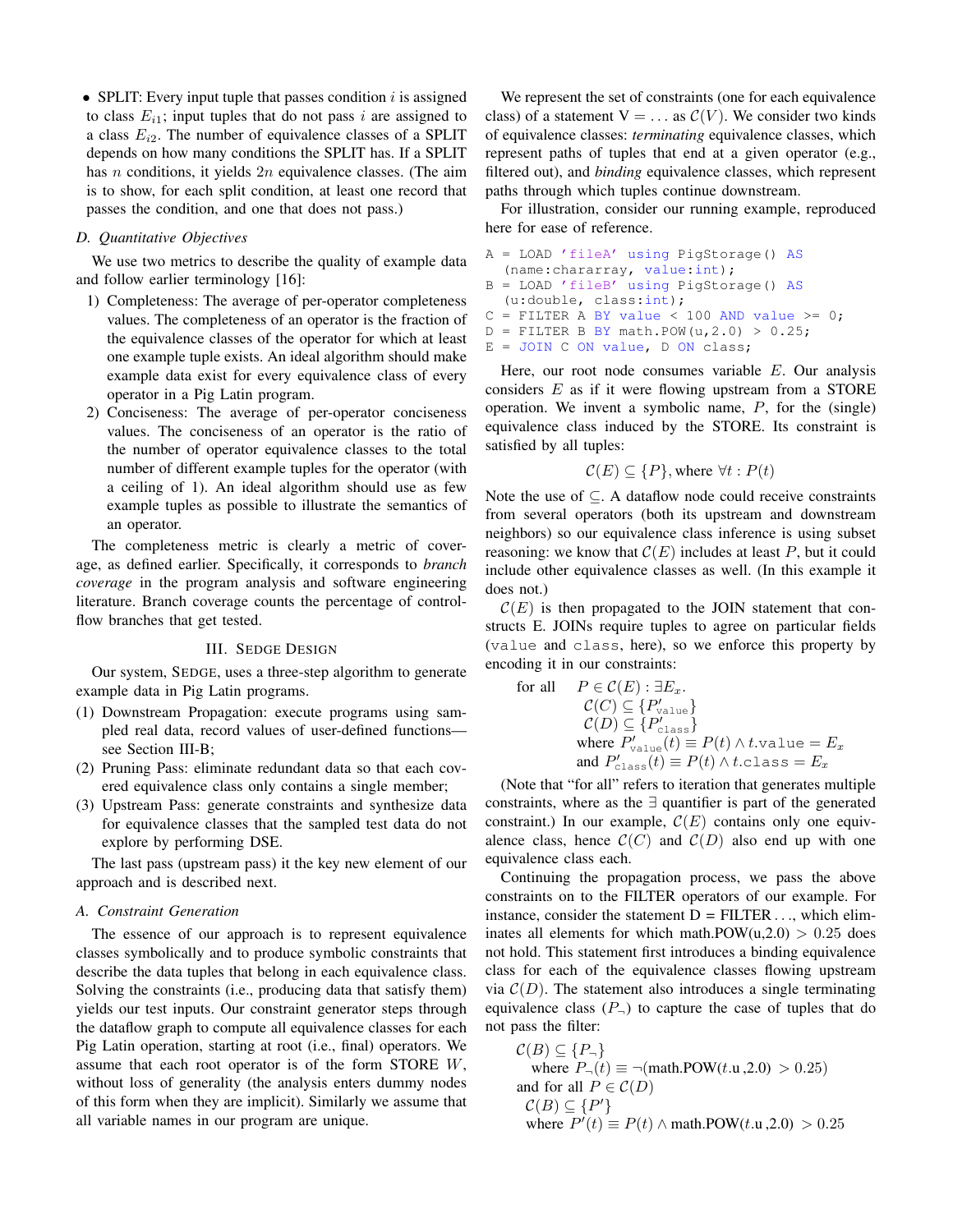| Pig Latin code            | <b>Equivalence class constraints</b>                                                       | <b>Cardinality constraints</b>                  |
|---------------------------|--------------------------------------------------------------------------------------------|-------------------------------------------------|
| <b>STORE A</b>            | $C(A) \subseteq \{P\}$ , where $\forall t : P(t)$                                          | $\# \mathcal{T}(\overline{P}) \geq 1$           |
| $A =$ FILTER B BY Q       | $\mathcal{C}(B) \subseteq \{P_{\neg}\}\$ , where $P_{\neg}(t) \equiv \neg [Q]_b(t)$ .      | $\# \mathcal{T}(P'_{\neg}) \geq 1$              |
|                           | for all $P \in \mathcal{C}(A) : \mathcal{C}(B) \subseteq \{P'\}\$                          | $\# \mathcal{T}(P') \geq \# \mathcal{T}(P)$     |
|                           | where $P'(t) \equiv P(t) \wedge [Q]_b(t)$                                                  |                                                 |
| $A = UNION B, C$          | for all $P \in C(A)$ : $C(B) \subseteq \{P\}$ and $C(C) \subseteq \{P\}$                   |                                                 |
| $A = JOIN B BY x, C BY y$ | for all $P \in C(A)$ : $\exists A_f.C(B) \subseteq \{P'_x\}$ and $C(C) \subseteq \{P'_y\}$ | $\#\mathcal{T}(P'_x) \geq \#\mathcal{T}(P)$     |
|                           | where $P'_x(t) \equiv P(t) \wedge t \cdot x = A_f$                                         | $\#\mathcal{T}(P'_y) \geq \#\mathcal{T}(P)$     |
|                           | and $P'_u(t) \equiv P(t) \wedge t \cdot y = A_f$                                           |                                                 |
| $A = DISTINCT B$          | for all $P \in C(A)$ : $\exists A_t.C(B) \subseteq \{P'\}$                                 | $\# \mathcal{T}(P') \geq 1 + \# \mathcal{T}(P)$ |
|                           | where $P'(t) \equiv P(t) \wedge t \approx A_t$                                             |                                                 |
| $A =$ GROUP B BY x        | for all $P \in C(A)$ : $\exists A_f.C(B) \subseteq \{P'\}$                                 | $\# \mathcal{T}(P') \geq 1 + \# \mathcal{T}(P)$ |
|                           | where $P'(t) \equiv P(t) \wedge t \cdot x = A_f$                                           |                                                 |

Fig. 1. Summary of representative translations from Pig Latin statements into equivalence classes, manifested as constraints. The above constraints are all *binding* constraints, except for the terminating  $P_{\neg}$  in FILTER, and for P' in DISTINCT which is both terminating and binding. In the above,  $[\cdot]_b$  translates boolean Pig expressions into our term language, and  $\mathcal{T}(P)$  is the set of sample tuples for constraint P. Every rule introduces fresh symbolic names for equivalence classes, we use fresh variables  $A_f$  to refer to individual values, and  $A_t$  to refer to tuples.

In our representation, we have preserved the user-defined function math.POW as an example of a function that the theorem prover cannot handle directly (see Section III-B).

We handle the other FILTER statement similarly and reach the LOAD statement which completes the analysis. The resulting  $\mathcal C$  sets contain symbolic names for all equivalence classes and our symbolic constraints can be used to define members of these classes.

Table 1 gives the general form of our reasoning for representative constructs (also including DISTINCT statements and cardinality constraints, discussed below). For all operators for which our first two analysis passes observed insufficient coverage, we collect constraints using the above scheme to generate the constraints  $P$  that represent each insufficiently covered equivalence class. For each  $P$  we attempt to add elements to its corresponding set of samples  $\mathcal{T}(P)$ . We synthesize such tuples  $t$  as follows:

- 1) Pass P to the theorem prover and query for witnesses for the existentially qualified fields. If there are no witnesses, abort; either the equivalence class is empty/not satisfiable due to conflicting requirements, or the theorem prover lacks the power to synthesize a representative tuple.
- 2) Otherwise, extract the witnesses into tuple  $t'$ .
- 3) For any field f required by the type constraints over  $t$  in  $P$ , extract  $t_2$ .f from randomly chosen  $t_2$  from our observed samples. Combine  $t'$  with all the  $t_2.f$  into  $t''$ .
- 4) For any still-missing fields (i.e., if no matching  $t_2$  exists), fill the field with randomly synthesised data, yielding  $t$ .
- 5) If  $t \in \mathcal{T}(P)$  already, repeat the previous two steps as needed, otherwise insert t into  $\mathcal{T}(P)$ .

As the last steps (and Table 1) show, there is another dimension in our sample generation, namely generating the right amount of sample data. Specifically, recall that our binding equivalence class for

 $F =$  GROUP B BY x

requires at least two tuples. To capture this constraint, we permit constraints on the cardinality of our sets of witness tuples, notation  $\# \mathcal{T}(P') \geq 2$ , where predicate P' represents the binding equivalence class in the above. All such constraints are greater-than-or-equal constraints, and we always pick the minimum cardinality that satisfies all constraints.

Another subtlety of our constraint notation comes from the DISTINCT statement, as in

G = DISTINCT B

This statement eliminates duplicate tuples. Since set semantics have no notion of duplicates, we extend all of our tuples with a unique *identity* field that does not occur in the Pig program. We write  $t_1 \approx t_2$  iff the tuples  $t_1$  and  $t_2$  have the same fields, ignoring the *identity* field. The difference between our  $t_1 = t_2$ and  $t_1 \approx t_2$  is analogous to reference comparison (t1 == t2) and value comparison (t1.equals(t2)).

To support aggregation operations in sample synthesis, we further permit reasoning about our sampled tuples. For example, Pig Latin allows us to write

```
A = LOAD \ldotssum = SUM(A, x)B = FILTER A BY count == sum
```
We translate aggregations such as sum =  $SUM(A.x)$  into aggregations over our sets of samples. Whenever we synthesize samples for one of A's binding equivalence classes, e.g. represented by P, we simply set sum =  $\sum_{t \in \mathcal{T}(P)} t.x$ . The translation is analogous for other aggregators (AVG, MAX, etc.). Aggregators enforce  $\# \mathcal{T}(P) \geq 2$ .

# *B. User-defined function concretization*

In earlier sections, we classified our approach as *dynamicsymbolic*, following other similar work in different settings [7], [10], [19], [22]. The important aspect of a dynamicsymbolic execution approach to test generation is that dynamic (i.e., concrete) observations are used to help the symbolic solving process. The foremost aspect where this benefit is apparent in our setting is when dealing with user-defined functions (UDFs). A user-defined function is any (side-effectfree) operator that has a definition external to the language. In the Pig Latin world, this typically means a Java function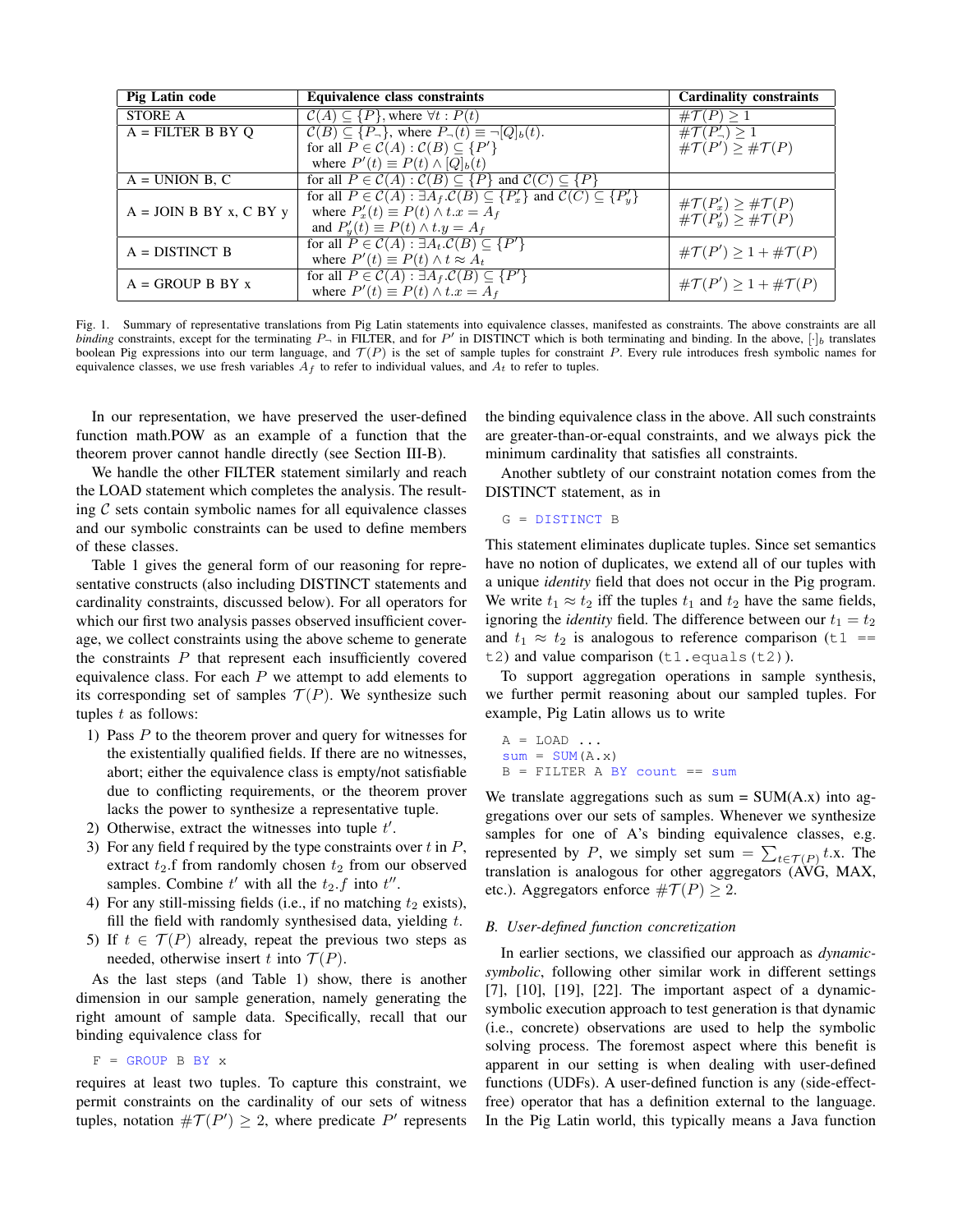```
public class HASH extends EvalFunc<Integer> {
 public Integer exec(Tuple input) {
    if (input == null || input.size() == 0)
      return null;
    Integer y = (Integer) input.get(0);int hash = y * (y+3);
    return hash % 60;
  } // ..
}
```
Fig. 2. The implementation of function HASH.

used to process values, e.g., in a FILTER. What a dynamicsymbolic execution engine can do is to treat a UDF as a blackbox function. Inside a constraint, a use of a UDF is replaced by a set of function values from the concrete semantics, under the assumption that some invocations of UDFs (and return values thereof) have already been observed.

Consider the example Pig Latin program shown in Listing 2. Our objective is to generate complete example data with one tuple passing and one tuple not passing the FILTER. This program's key step is the application of the UDF HASH to perform filtering, which takes an integer as argument and returns its hash value.

```
1 A = LOAD 'fileA' using PigStorage() AS
   (x:int, y:int);_3 B = FILTER A BY x == HASH(y) AND x > 50;
```
Listing 2. Example Pig Latin program calling user-defined function HASH.

A simplified implementation of HASH is shown in Figure 2. In this implementaion, HASH extends the EvalFunc class (which is required by Pig Latin to construct Java user-defined functions<sup>3</sup>).

Assume that we run the program with two input tuples (33, 42) and (47, 19) that do not pass the FILTER (since 33 and 47 are not the hash values of 42 and 19, respectively). On these two executions, we obtain two evaluations of HASH:  $y = 42$ , HASH(y) = 30 and  $y = 19$ , HASH(y) = 58. For our technique to have  $100\%$ completeness, we need to generate example data for  $A(x,y)$ such that  $x = HASH(y) \&& x > 50$ . Using the two evaluations of HASH, we construct two simplified versions of the constraint:  $x = 30 \& x \times y = 42 \& x \times 50$  and  $x = 58$  & &  $y = 19$  & &  $x > 50$ . In the simplified constraints the function call HASH(y) has been *concretized* to the observed values (30 and 58, respectively). The second simplified constraint is satisfiable while the first is not. Using the satisfying assignment, we derive a new example input  $(58, 19)$  for  $A(x,y)$ .

Thus, our approach *records* concrete values for UDFs during the downstream pass, *concretizes* constraints, and *solves* them using automatic constraint solvers, in the upstream pass. We use uninterpreted functions to encode a concretized constraint. An uninterpreted function (UF) [5], [6] is a black box with no

<sup>3</sup>See Pig's implementation guide for user-defined functions at http://pig. apache.org/docs/r0.9.2/udf.html

semantic assumptions other than the obligation that it behave functionally: equal parameters yield equal function values. To encode UDFs as uninterpreted functions for our constraint solver, we supply concrete observations as implications, using the if-then-else operator (*ite*) over boolean formulas and concrete values.

Consider the example of Listing 2 again, in which we need to find assignments to  $(x,y)$  to satisfy the constraint  $x = HASH(y) \&& x > 50$ . We supply the constraint solver Z3 with concrete observations on the HASH UDF by the following commands:

```
(declare-const x Int)
(declare-const y Int)
(define-fun HASH ((x!1 Int)) Int
    (ite (= x!1 42) 30)(ite (= x!1 19) 58)0)))
(\text{assert} (\text{not} (= (HASH \, y) \, 0)))(\text{assert } (= (\text{HASH } y) x))9 (assert (> x 50))
```
The first two declare-const commands declare two integer variables. The define-fun command creates a UF that takes a parameter representing an integer and returns a constant value. x1! is the argument of the UF. We have observed two invocations of the function HASH, HASH applied to  $y = 42$  yields 30, and HASH applied to  $y = 19$  yields 58. To complete the definition of the UF, we need to relate unknown parameter values with a default return value, which in this case we arbitrarily choose to be zero. Still, we assert that HASH(y) is not zero to avoid accidental satisfaction. Finally we provide the constraint  $x = HASH(y) \&x > 50$  that we want to solve. Using three assert commands, the system pushes three formulas into Z3's internal constraint stack. We solve the concretized constraints by asking Z3 to produce a satisfying assignment for variables in the constraints.

Of course, when the observations of the UDF are not sufficient to obtain the desired coverage, Z3 will deem a concretized constraint to be unsatisfiable or unknown. To increase the chance of finding a satisfying assignment for an abstract constraint, we also try a second constraint solver, CORAL [4], when Z3 returns unsatisfiable or unknown for a concretized constraint. The distinction between Z3 and CORAL concerns the kind of formulas that they can solve: Z3 can derive models and check satisfiability of formulas in decidable theories, while CORAL can deal with numerical constraints involving undecidable theories. As a consequence of supporting undecidable theories, CORAL can solve constraints involving UDFs in the form of common math functions (e.g., power function) directly without concretization. If neither concretization-andemploying-Z3 nor calling CORAL can solve a constraint, SEDGE will be unable to obtain perfect coverage.

Note that our approach to solving UDFs reasons about all observed values of the UDF in parallel. These UDF observations may be produced in different paths through the program, including executions of different test cases. Still, the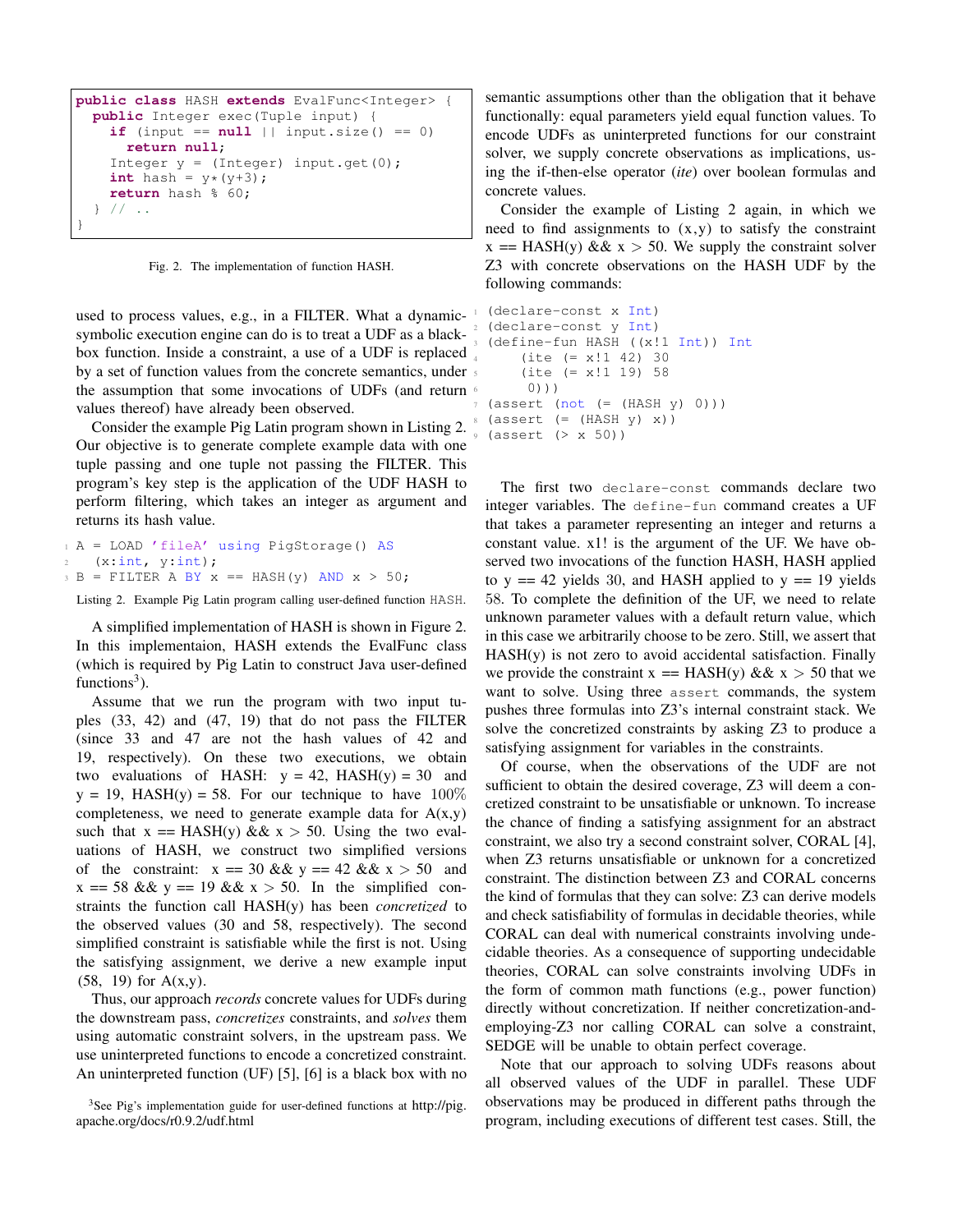observations can be used together (i.e., we can assume that all of them hold) because of the lack of side-effects in a dataflow program. In contrast, in dynamic-symbolic execution of an imperative program, only values (of user-defined functions) observed during the current dynamic execution can be leveraged at a given constraint solving point.

# IV. IMPLEMENTATION

The SEDGE system has required non-trivial implementation effort, in the support of different data types, the interfacing with the Z3 constraint solver, and the integration of string generation capabilities.

# *A. Symbolic representation of values*

SEDGE maintains an intermediate level of abstract syntax trees for communication between Z3 and Pig Latin constraints. Each node of the tree denotes a symbolic variable occurring in the Pig Latin constraints. The high-level idea is that SEDGE maps an execution path to a conjunction of arithmetic or string constraints over symbolic variables and constants. Each symbolic variable has a name and a data type, such as int and long, mapping to a field of a table in a Pig Latin script with the same name and data type. SEDGE then invokes Z3 to find a solution to that constraint system. If the constraint solver finds a solution, SEDGE maps it back to input tuples (tuples from LOAD). SEDGE supports mapping all Pig Latin data types into a symbolic variable, with support for overflow and underflow checked arithmetic.

*a) int:* Integers are represented as 32-bit signed bitvectors, since the Z3 constraint solver has better support for bit-vector arithmetic than for integer arithmetic. Arithmetic calculations over integers are thus simulated with arithmetic calculations over 32-bit-vectors. The simulation is accurate and takes into account the Java (Apache Pig is written in Java) representation of values of type int as 32-bit-vectors. Additional constraints are created to check that the bit-wise computation does not overflow and underflow. Standard library conversion functions (e.g., *java.lang.Long.parseLong(String)*) are used to translate back from 32-bit-vectors into integers.

*b) long:* Similar to *int*, long integers are represented by 64-bit signed bit-vectors, since Z3 does not support long integer arithmetic.

*c) float/double:* Floating point numbers are represented by real numbers in the form of fractions of long integers. No current constraint solvers have good support for floating-point arithmetic. Calculations with floating point numbers are thus approximated by real-valued calculations. A real number in the form of fractions of long integers can be translated to a floating point number by first representing the fraction using *BigFraction* from *Apache Common Math Library*, 4 and invoking *BigFraction.floatValue()* (or *BigFraction.doubleValue()*) to get the fraction as a float (or double, respectively).

*d) chararray:* A character array is represented by *java.lang.String*, which is also the inner representation of a character array in Pig Latin.

<sup>4</sup>http://commons.apache.org/math/

*e) bytearray:* We do not support byte arrays directly. We try to identify the type that the byte array can convert to at runtime and cast it.

*f) boolean:* A boolean variable is represented by an integer with 3 values: −1 for *FALSE*; 0 for *UNDEF*; 1 for *TRUE*.

Arithmetic and string constraints are typically expressed over fields of simple types as listed above. Therefore, we do not define complex types (tuple, bag, map) for symbolic variables.

# *B. Arithmetic and string constraint solving*

As mentioned earlier, SEDGE uses Z3 [8] to solve arithmetic constraints. Since Z3 provides a C interface and SEDGE is implemented using Java, to have access to Z3's C API from Java, we employ SWIG.<sup>5</sup> We wrap  $Z3$ 's C API using Java proxy classes and generate Java Native Interface [14] wrapper code automatically. A common problem in wrapping C programs for Java is that values may be returned in function parameters in C, but in Java values are typically returned in the return value of a function. SEDGE uses typemaps in SWIG, a code generation rule that is attached to a specific C data type, to overcome the problem. Given the data type *D* of a value returned in function parameters, SEDGE constructs a structure *S* containing a member variable of type *D*. It also registers a typemap such that 1) any occurrence of a function parameter of type *D* in a function call in Z3 is converted into *S*, 2) the return parameter *S*'s value can be read after returning from the function in Java.

For string constraints, the main new element of our implementation concerns reasoning about string constraints containing regular expressions. Our approach is based on Xeger<sup>6</sup> a Java library for generating a sample string for a regular expression. Xeger builds a deterministic finite automaton (DFA) for a string constraint in the form of a regular expression, and follows the edges of the DFA probabilistically, until it arrives at an accepting state of the DFA. Xeger is suboptimal for two reasons: first, it may keep visiting the same state until a "stack overflow" error happens; second, it does not support union, concatenated repetition, intersection, concatenation, or complement of regular expressions. To avoid the "stack overflow" error, our approach keeps a map from state ID to the number of times a state has been entered and reduces the probability of re-entering that state proportionally. To support union, concatenated repetition, intersection, concatenation, and complement of regular expressions, we add an intermediate step between building the DFA and following DFA edges to return a new deterministic automaton for the appropriate regular expression. For example, when generating a satisfying assignment that maps a string to a value so that the constraint \$*0 matches '.\*apache.\*' AND* \$*0 matches '.\*commons.\*'* is satisfied, we intersect the automaton representing *'.\*apache.\*'* with the automaton representing *'.\*commons.\*'*.

<sup>5</sup>http://www.swig.org/ 6http://code.google.com/p/xeger/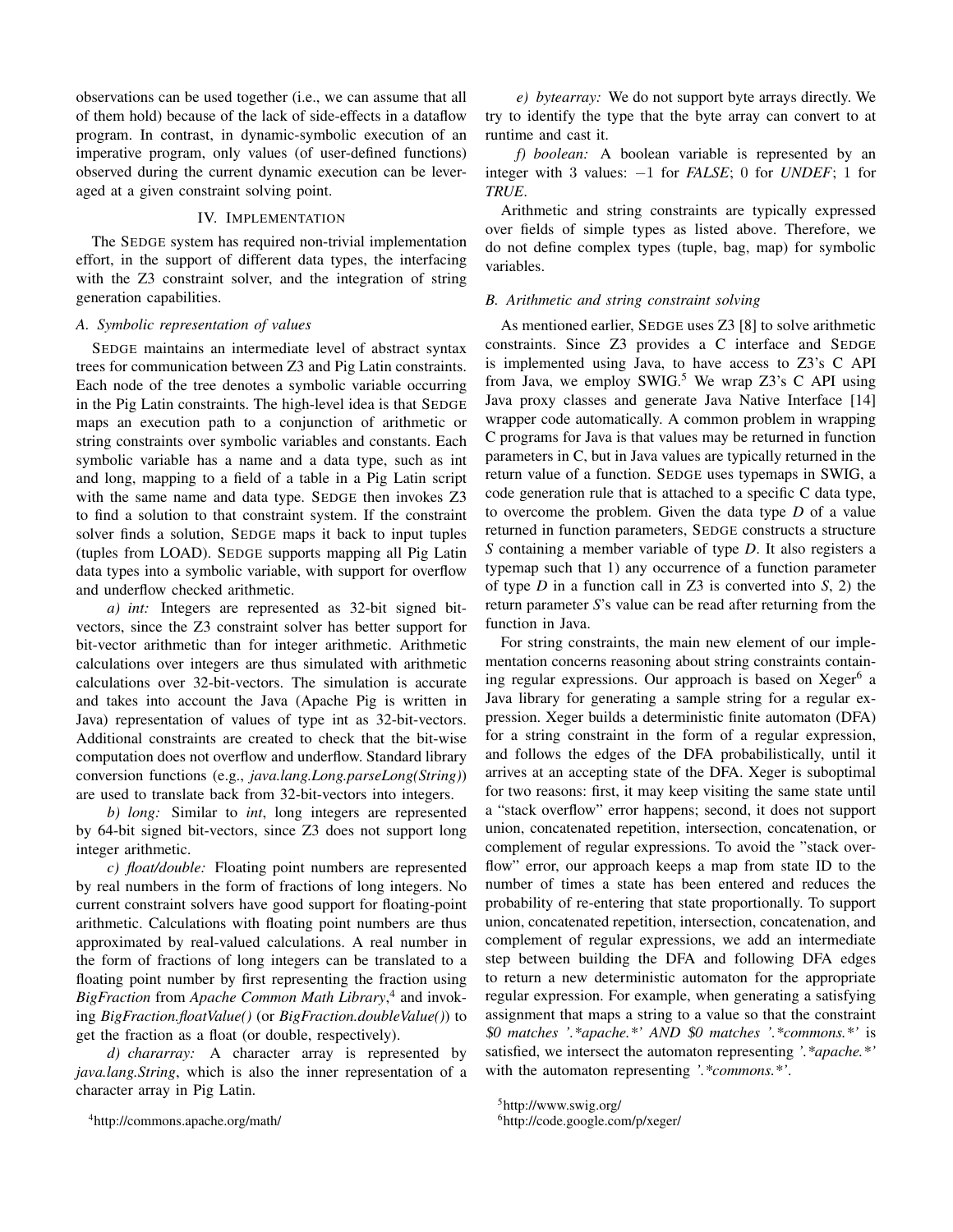#### V. EVALUATION

In this section, we evaluate the implementation of SEDGE by running a wide spectrum of actual Pig Latin programs. We measured both the completeness of generated example tuples and the run-time of example generation for SEDGE and the original Pig example data generator (abbreviated to "Olston's system" in our discussion). Compared to Olston's system, our experiments confirm that SEDGE achieves higher completeness. In most experiments, SEDGE also incurs a lower running time.

# *A. Benchmark programs*

To evaluate our system, we applied it to two benchmark suites:

• We use the entirety of the *PigMix* benchmark suite, consisting of 20 Pig programs designed to model practical Pig problems.

• We use eleven sample SQL queries (the first ten in the list and an 11-th selected for being complex) from the Sloan Digital Sky Survey (SDSS) set $^7$  and hand-translated them directly into Pig code. The complex query contains 34 FILTER operations and 2 JOIN operations.

The PigMix benchmark provides Pig Latin programs for testing a set of features such as "data with many fields, but only a few are used" and "merge join". The SDSS sample queries typically search for an astronomical object based on some criteria. For example, Program 5 of the SDSS set is below:

```
1 A = LOAD Galaxy3 using PigStorage()
   AS (colc_g : float, colc_r : float,
        cx : float, cy : float);
4 B = FILTER A BY
      (-0.642788 \times cx + 0.766044 \times cy \ge 0.0)AND (-0.984808 \times cx - 0.173648 \times cy \le 0.0);
```
#### Listing 3. SDSS program 5

The program finds galaxies in a given area of the sky, using a coordinate cut in the unit vector cx, cy, cz. As can be seen, these benchmark programs are typically short, with only a handful of them exhibiting interesting complexity.

For each query set, we used the input data that accompany the relevant queries. PigMix ships with a tuple synthesizer that generates such data. The SDSS benchmark suite is designed for the digital sky survey data from the SDSS data release 7. We selected a random sampling of tuples from the database of this benchmark, in which the total amount of data is 818 GB, and the total number of rows exceeds 3.4 billion.

# *B. Methodology and Setup*

Since the importance of tuple synthesis varies not only by benchmark but also by the size of the tuples supplied to the first analysis pass (in the ideal case, tuple synthesis is entirely unnecessary), we ran our benchmarks for sample input tuple sizes of 10, 30, 100, 300, and 1000 tuples using our system and Olston's system. For each sample input tuple size, we executed

each benchmark program 10 times with different randomly sampled input tuples. All experiments were performed on a four core 2.4 GHz machine with 6 GB of RAM.

We configured our system to compare directly to Olston's system, which is implemented as the "illustrate" command in Pig Latin. Unfortunately, the current implementation of Olston's system has some limitations not mentioned in the published paper. We wanted to evaluate against the approach and not against the implementation. To that end, we addressed such limitations or tweaked the benchmark programs so that the problems do not manifest themselves. The first issue is that the downstream pass would discard all sample input containing null fields. In the upstream pass, if all input tuples happen to contain null fields and thus all of them are discarded, there would be a *NullPointerException*. We sidestep the null field issue by ensuring that at least one sample input does not contain null fields. In addition, the system can only handle 32 FILTER conditions at most, as it encodes pertinent equivalence classes for FILTER conditions as individual bits in a (32-bit) integer index variable. This problem affects one PigMix benchmark program intended for scalability testing. The benchmark has a very large set (500+) of FILTER conditions. We sidestepped the problem by making changes to the PigMix program so that the resulting program has only 31 FILTER conditions. Also, when reasoning about a JOIN in the upstream pass, a *NullPointerException* is thrown if no data are observed in the input side of a JOIN (typically because one of its upstream neighbors is a highly selective operator). We address this issue by skipping the JOIN if its input has no data and then attempt to continue upstream propagation. Moreover, by mistakenly setting a non-tuple field to a tuple in a method involved in upstream propagation, a type casting error arises, which impedes the ability of Olston's system to reason over the JOIN and FOREACH operations if their downstream neighbor is a FILTER operator. We disallow assigning the non-tuple field to a tuple in the problematic method.

# *C. Results*

We ran each experiment 10 times and averaged the completeness of 10 runs (since the completeness may theoretically vary due to different random choice of initial samples). The size of the input data has little effect. The results are almost the same for all sample input sizes.

Figures 3 and Figure 4 show the average completeness for each Pig Latin program in the PigMix and SDSS sets, respectively, for a sample input size of 100 tuples. Every bar corresponds to one program (with the exception of program *L12* in Figure 3, in which there are three subprograms and example data were generated for three different root operators corresponding to the three subprograms) for a total of 20 programs.

As can be seen, we improve on completeness for 5 out of 20 PigMix benchmark programs and 7 out of 11 SDSS benchmark programs. Although the benchmark programs are small and much of their coverage is achieved with random sampling of real inputs, they demonstrate clearly the benefits of our

<sup>7</sup>http://skyserver.sdss.org/public/en/help/docs/realquery.asp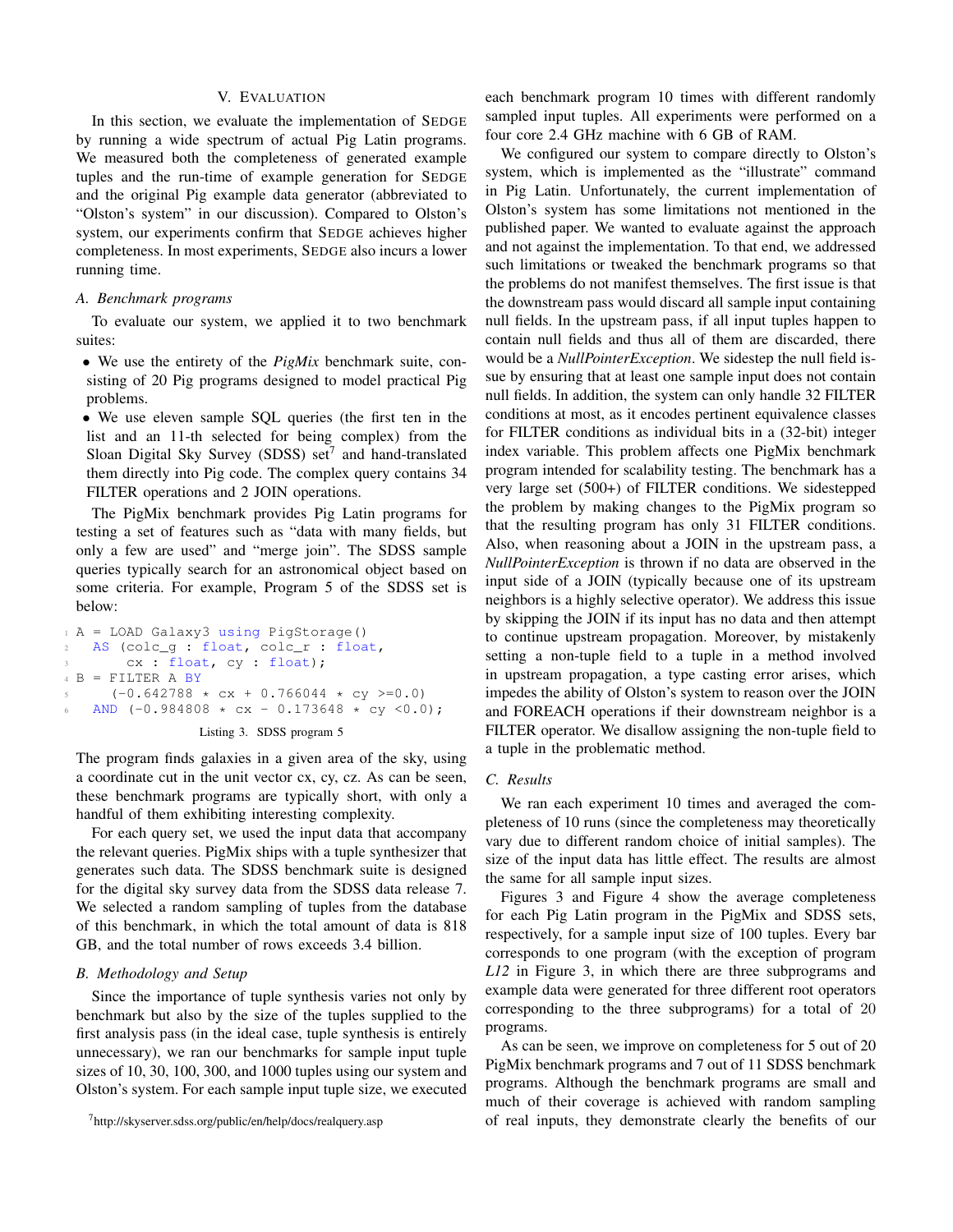

Fig. 3. Completeness of sample data generation for the PigMix benchmarks



Fig. 4. Completeness of sample data generation for the SDSS benchmarks

approach. *Practically every program in the two benchmark sets that has any kind of complexity (either more than one operator in the same path, or a user-defined function, or complex filter conditions) is not fully covered by Olston's approach.* For example, Olston's system cannot generate data that fail the FILTER in the presence of grouping, projecting, udf invocation in the following program (program *S1* in Figure 3).

```
A = LOAD '$widerow' using PigStorage('\u0001')
      AS (name: chararray, c0: int, c1: int,
     ..., c31: int);
2 B = GROUP A BY name parallel $parrallelfactor;
3 C = FOREACH B GENERATE group, SUM(A.c0) as c0,
      SUM(A.c1) as c1, ... SUM(A.c31) as c500;
4 D = FILTER C BY c0 > 100 AND c1 > 100 AND c2 >
      100 ... AND c31 > 100;
```
# Listing 4. PigMix program S1

In fact, SEDGE achieves perfect coverage (i.e., full completeness) for all benchmark programs. Compared to Olston's approach our improved coverage is due to stronger constraint solving ability (for programs *4,5,6,7* in Figure 4), to UDF handling ability (for programs *9,10* in Figure 4) and also to inter-related constraints and global reasoning (for programs *S1,L5,L12-1,L12-2,L12-3* in Figure 3 and programs *3,11* in Figure 4).

We also recorded how long it took SEDGE and Olston's system to finish example generation. We include the infrastructure bootstrap time on each benchmark program. Both SEDGE and Olston's system need to prepare the Hadoop execution environment for new executions. SEDGE needs to load its constraint solver Z3 and CORAL as well.

As can be seen in Figure 5 and Figure 6, SEDGE is faster

on average than Olston's system in 18 out of 20 PigMix benchmark programs and 9 out of 11 SDSS benchmark programs. For the rest of benchmark programs, SEDGE incurs a little higher running time than Olston's system. From these numbers we can infer that, although we have to conduct path exploration and constraint solving, there are even time savings in most cases due to avoiding the step of pruning redundant tuples after the upstream pass (because our approach does not generate redundant data).



Fig. 5. Running time of sample data generation for the PigMix benchmarks



Fig. 6. Running time of sample data generation for the SDSS benchmarks

#### VI. DISCUSSION: WHY HIGH-LEVEL DSE

A natural qualitative comparison is between a Dynamic Symbolic Execution (DSE) engine at the level of the Pig Latin language and DSE engines for imperative languages, since Pig Latin code is eventually compiled into imperative code that uses a map-reduce library. The expected benefits from our approach are a) simplicity; b) conciseness of the generated test cases (i.e., the same coverage with fewer tests); and c) completeness: an imperative DSE engine may have trouble solving constraints over the logically more complex generated code, rather than the original Pig Latin code. Furthermore, an imperative DSE engine cannot take advantage of the lack of side-effects in order to better concretize user-defined functions, as discussed in Section III-B.

We compared SEDGE with the Pex [22] state-of-the-art DSE engine in a limit study. Pex accepts  $C#$  input, hence we hand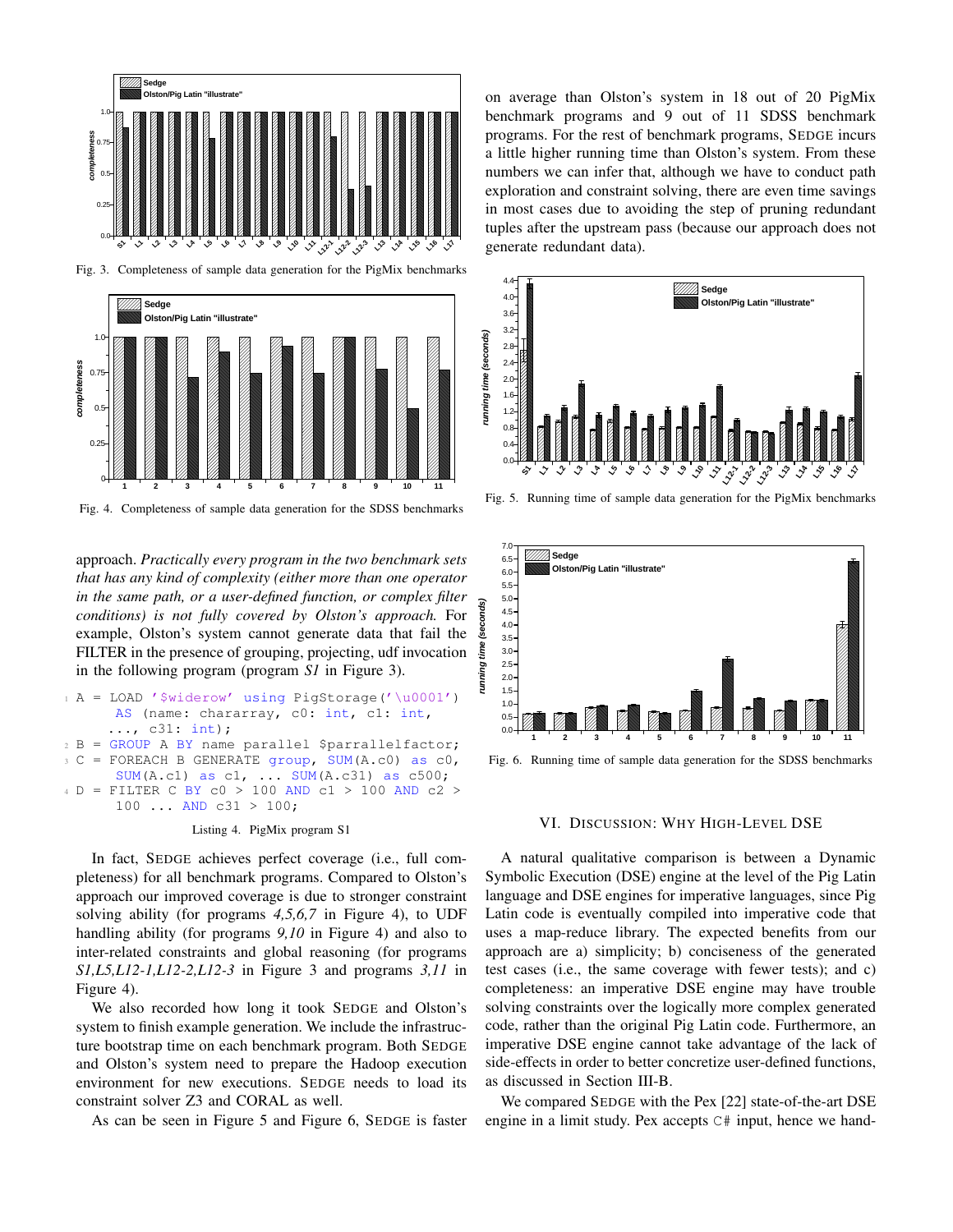translated Pig Latin programs into  $C#$  programs.<sup>8</sup> The resulting C# programs are single-threaded without any call to the mapreduce API, in order to test the applicability of Pex in the ideal case. (The inclusion of the map-reduce library complicates the control-flow of the imperative program even more and can easily cause the DSE engine to miss a targeted branch of test execution, leading to low coverage of generated test cases [25].)

For our translation, we inspected the Java code generated by the Pig compiler and made a best-effort attempt to replicate it in C#, without map-reduce calls. We translated 13 programs from our Pig Latin benchmark suites. Since Pex has no knowledge of the original input (it accepts concrete values only when passed into the test method as parameters with primitive types) we enable just the 3rd pass (upstream pass) of SEDGE, for a fair comparison (i.e., SEDGE also does not benefit from sampled real data—this also disadvantages SEDGE as it removes the advantage of better UDF handling).

The results confirm our expectation. The conciseness of the test suite generated by Pex is low since Pex needs to examine a lot of irrelevant low-level branches or constraints that are not necessary for equivalence class coverage of the high-level Pig Latin control flow. For example, for step A in the Pig Latin program in Listing 3, Pex generates 30 tuples within 11 tables, of which 3 tuples pass the filter in step B, while SEDGE generates 2 tuples within exactly 1 table, of which 1 tuple passes the filter in step B. The conciseness of the test suite generated by Pex is 0.05, while the conciseness of the test suite generated by SEDGE is 0.75. Furthermore, for specific complex constructs we also get much higher completeness, although quite often Pex also gets perfect coverage. In our experience, for Pig Latin programs containing FILTER statements after (CO)GROUP or JOIN statements, the test suites yielded by Pex lack in completeness. For instance, in the SDSS program with 34 FILTER operations and 2 JOIN operations, the Pex completeness is only 0.09.

# VII. RELATED WORK

Dataflow languages such as Pig can been seen as a compromise between declarative languages such as SQL and imperative languages such as C and Java. That is, Pig combines the declarative feature of straightforward parallel computation with the imperative feature of explicit intermediate results. There is little work (discussed in earlier sections) that addresses test data generation for dataflow languages. Instead, the related work from various research communities has focused on the extreme ends of this spectrum, i.e., either on SQL or on Java-like programming languages.

Specifically, related work in the software engineering community has focused on traditional procedural and objectoriented database-centric programs, both using static symbolic execution [15] and dynamic symbolic execution [9], [13], [18]. While our work is inspired by such earlier dynamic symbolic execution approaches, we adapted this work to dataflow programs and their execution semantics. At the other end, there is work that automatically generates database data that satisfy external constraints [20] but there is no coverage or conciceness goal and no application to dataflow languages. Other work [23] has introduced the idea of code coverage to SQL queries. For our purposes, we reused the concept of coverage for Pig Latin as defined by Olston et al. [16].

In the formal methods community, Qex is generating test inputs for SQL queries [24]. Similar to our work, Qex maps a SQL query to SMT and uses the Z3 constraint solver to infer data tables. However Qex differs from our work in that Qex does not have a dynamic program analysis component and therefore cannot observe how a query processes existing example data. Earlier work in the software engineering community on dynamic symbolic execution has shown that dynamic analysis can make such program analysis more efficient and enable it to reason about user-defined functions, which we leverage in our work.

In the database community, a common methodology for testing a database management system or a database application is to generate a set of test databases given target query workloads. Overall our problem differs in that, instead of a whole database, we aim to generate a small (or minimum if desired) set of tuples that have perfect path coverage of a given dataflow program. The recent work on reverse query processing [2] takes an application query and a result set as input, and generates a corresponding input database by exploiting *reverse relational algebra*. In comparison, our work focuses on dataflow programs for big data applications, where many operators are non-relational, e.g., map(), reduce(), and arbitrary user-defined functions, and hence a "reverse algebra" may not exist. The QAGen system [3] further takes into account a set of constraints, usually cardinality and data distribution in input and operator output tables, and aims to generate a database that satisfies these constraints. Analogously to earlier work in the formal methods community, this work performs a static symbolic analysis and does not obtain additional information from a dynamic analysis.

#### VIII. CONCLUSIONS AND FUTURE WORK

Generating example input data for dataflow programs has emerged as an important challenge. We presented SEDGE: an approach and tool for generating example data of dataflow programs using DSE, in order to achieve high coverage. SEDGE builds symbolic constraints over the equivalence classes induced by dataflow programming language constructs and can reason over constraints on user-defined functions by exploiting dynamic values as hints. We implemented our technique for the Pig dataflow system and compared it empirically with the most closely related prior work. While we currently focus on the Pig Latin programming language, the principles are quite general. The same high-level technique can be applied to other dataflow programming languages such as DryadLINQ [11] and Hyracks/Asterix [1] and relational algebra such as relational division and anti-join.

<sup>8</sup>Although there are DSE engines for Java—e.g., Dsc [12]—they do not match the industrial-strength nature of Pex. Dsc, for instance, does not support programs with floating point numbers, which are common in Pig Latin.